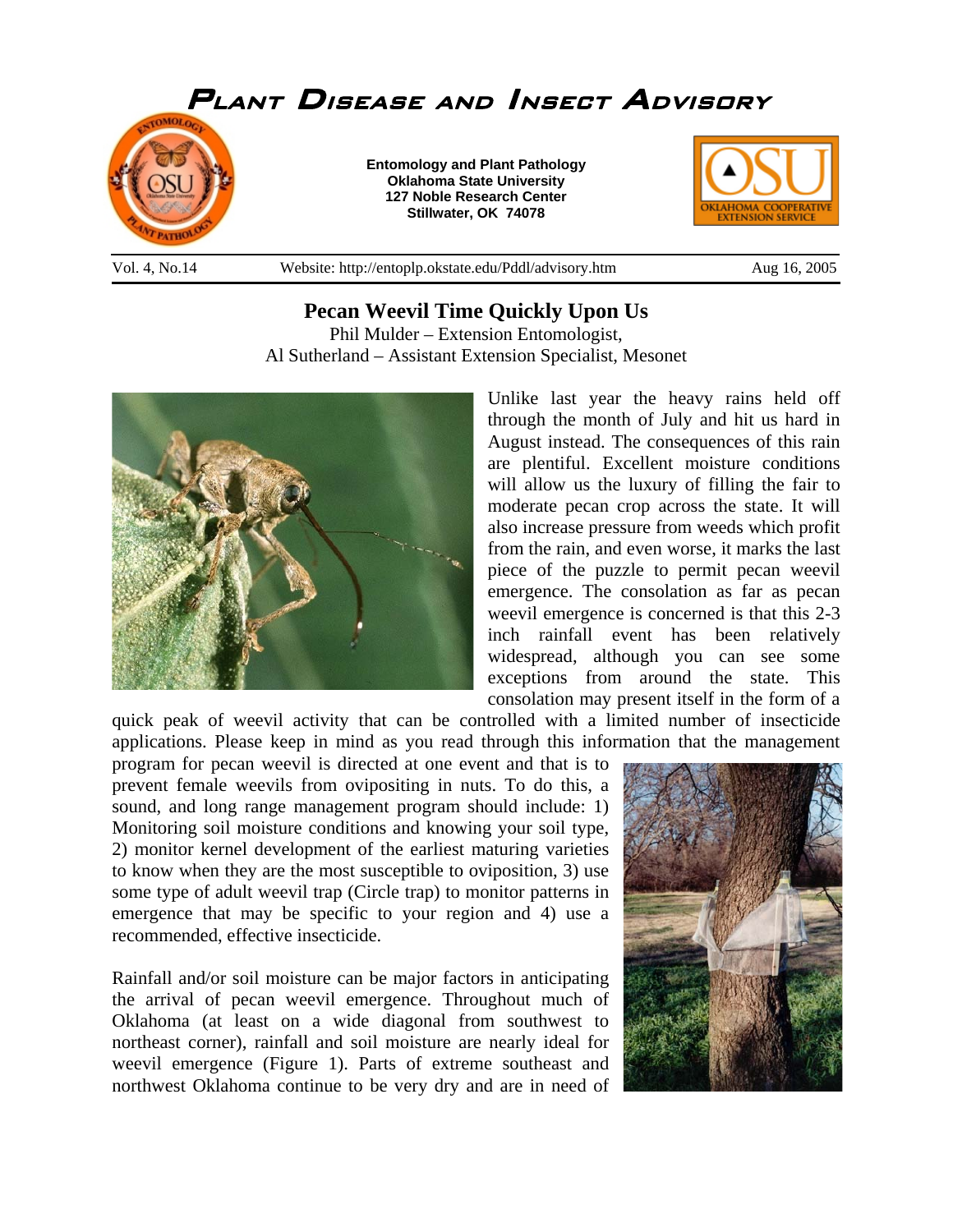more rain (Figure 2). Weevil emergence may be delayed in these areas, depending on soil type and subsequent soil moisture. Intermittent showers in these areas, where a deficit exists, may only serve to allow the emergence period for pecan weevil to be prolonged.





Early in the emergence period, while pecans are still in the water stage, pecan weevils will attempt to feed and/or oviposit in pecans; however, their efforts are futile. Early feeding damage only results in aborted pecans that should not make it to harvest time, while oviposition is not successful until kernel development has reached the dough stage. This maturing occurs first at the tip of the nut. Certain cultivars (e.g. - Peruque, Pawnee, etc.) will mature sooner and provide good indicator trees for when emergence has begun. On average, female weevils will lay four eggs per nut. Subsequent feeding by larvae within the nut will naturally destroy the overall quality of that nut and can have the potential of frightening customers in retail stores. This suggests strongly that tolerance to pecan weevil damage and ovipositon is very dependent on your market strategy. Producers selling pecans to a sheller normally tolerate some damage; however, it does reduce the crop value or may require extensive cleaning. Producers that plan to market their crop directly to the public or wholesale their crop to retailers have little to no tolerance for pecan weevil larvae infesting the nuts.

Anyone new to the pecan business this year, which may have inherited a pecan orchard that has not been well managed, should become keenly aware that the pecan weevil is going to be a major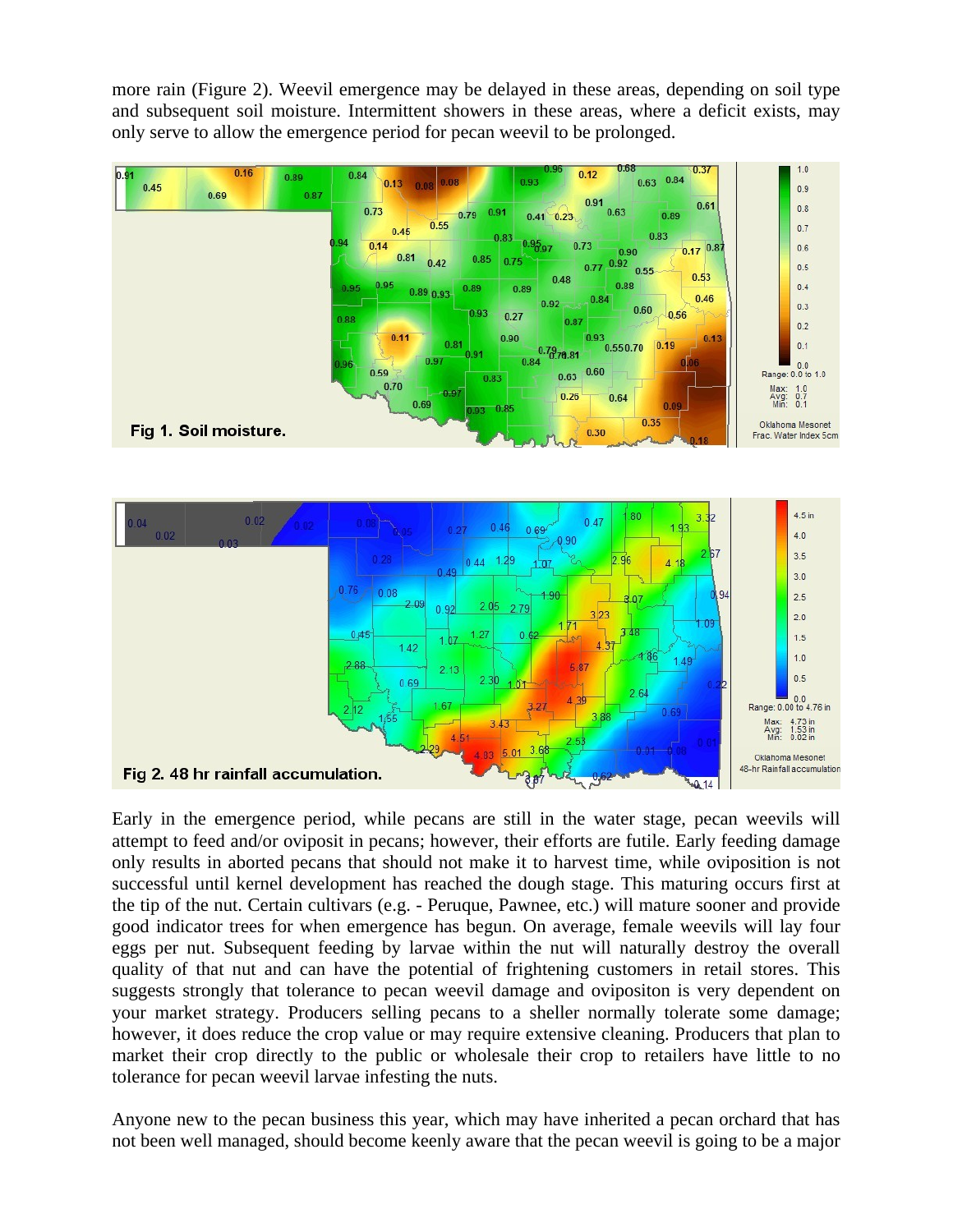detriment to that crop and controls directed at managing this insect may need to be applied multiple times. Trapping weevils, recording rainfall, keeping good records and checking maturity of your cultivars will go a long way in telling the complete story of weevil impact for your area. In areas where management practices have not been followed well, and weevil presence is not monitored, the first application should go out at the onset of the dough stage of development. If adult weevils are still common 5 days after the first application then the second application goes out 10 days after the first treatment. The second and subsequent applications can be delayed or even avoided if trapping can be used to determine if emergence is continuing.

If you are in a bad management area where pecan weevils have not been managed well or where conditions prevent timely management, at least keep good records of rainfall, weevil emergence and time of year. All of these factors will eventually begin to reveal a pattern that may be unique for your area. Remember also that adult weevils from this year entered the soil in 2003 and 2002. Some weevils will exhibit a 2 year cycle while others go through a 3 year life cycle. What this means to a grower is that you cannot rely on controlling the problem but just managing it for one year.

Treatment considerations for pecan weevil are directed at the adult and intended to cause mortality by direct contact or by the adult weevil being exposed to a toxic dose through feeding or crawling on the host. For many years the insecticide of choice for pecan weevil has been Sevin. This is still an excellent choice; however, the costs associated with this material have become extreme. Unfortunately, for homeowners and commercial growers without an enclosed cab on their sprayer, this is still the only choice. Commercial growers may elect to use less expensive synthetic pyrethroids (e.g. Asana, Warrior, Proaxis, Ammo, etc.); however, some of these products can be more toxic to unprotected applicators. Carefully read and follow all label directions.

## **These "Hills" Are Alive with Short-tailed Crickets**

\_\_\_\_\_\_\_\_\_\_\_\_\_\_\_\_\_\_\_\_\_\_\_\_\_\_\_\_\_\_\_\_\_\_\_\_\_\_\_\_\_\_\_\_\_\_\_\_\_\_\_\_\_\_\_\_\_\_\_\_\_\_\_\_\_\_\_\_\_\_\_\_\_\_\_\_\_\_

Tom A. Royer, Extension Entomologist

With the rains we have received over the last week, we will see a rapid stimulation of growth with our lawns. These rains also seem to help "grow" some dirt mounds in many lawns, mounds

that are caused by the activity of a secretive insect called the short-tailed cricket. These crickets look similar to the common field cricket, but they have a short ovipositor (thus the name short-tailed cricket), and have small wings as adults.

Short-tailed crickets live in burrows below the turf. They are even more of a "night creature than their cousin, the field cricket, rarely leaving their nest except at night to feed or mate. Adult females begin to lay eggs in late spring or early summer.



The eggs hatch, and the nymphs live in the same burrow until they molt 3-5 times (this occurs around mid to late summer). The nymphs strike out on their own to construct their own burrow which they will use to overwinter. As they continue to grow, they make their burrows bigger and dig them deeper into the soil. You can tell how many short-tailed crickets are in you lawn because each mound contains only one cricket.